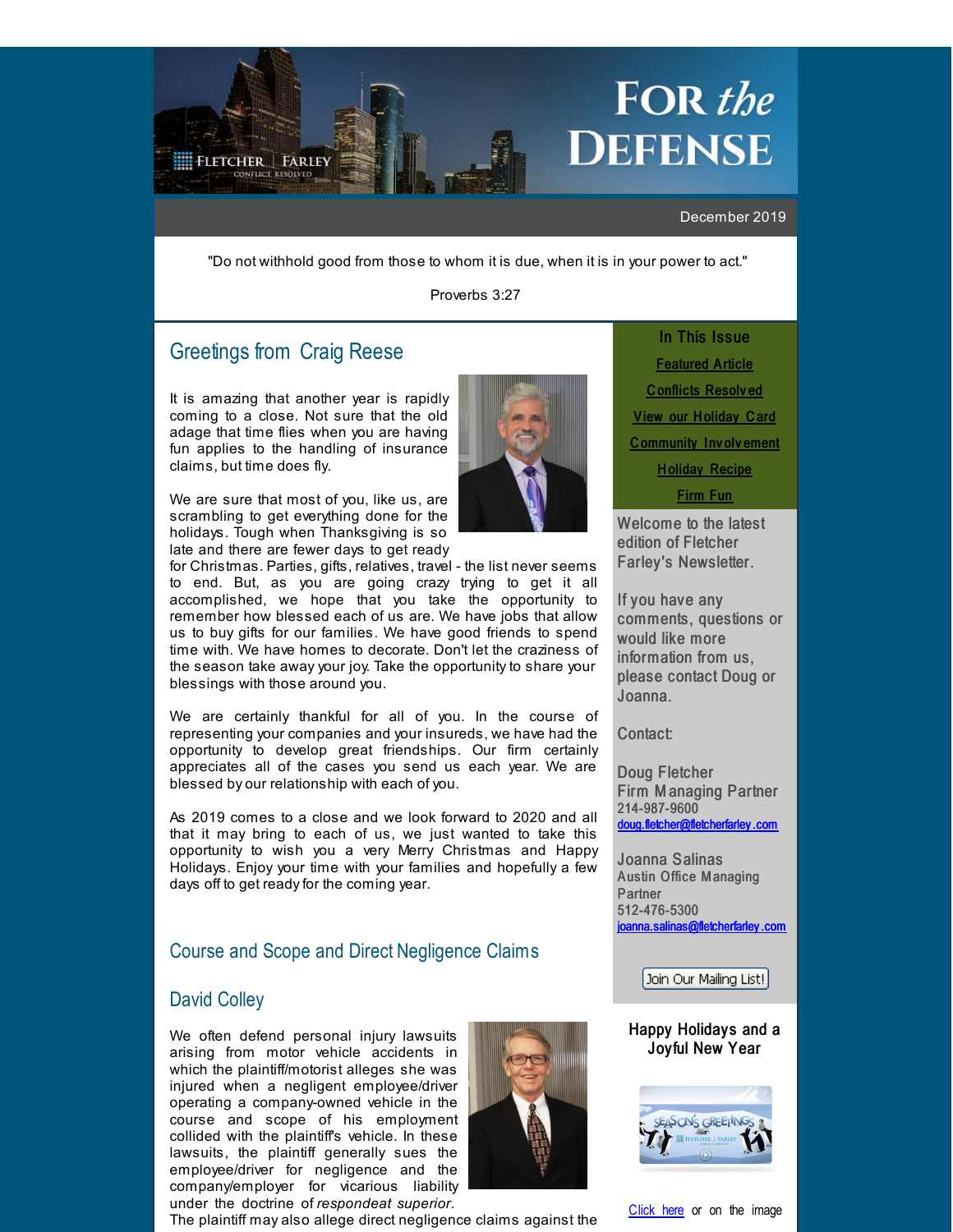company/employer, such as negligent hiring or supervision and negligent entrustment.

Facts establishing that the employee/driver was **not** acting in the course and scope of his employment at the time of the accident (*e.g*., personal errand or DWI) typically will defeat a plaintiff's claim against the employer for negligence/vicarious liability under the theory of *respondeat superior*; however, the issue of course and scope is irrelevant to the plaintiff's claims against the employer for negligent hiring or supervision and negligent entrustment. *See Green v. Ransor, Inc.* , 175 S.W.3d 513, 517 (Tex. App.-Fort Worth 2005, no pet.) ("evidence showing [employee] was not acting in the course and scope of his employment does not defeat [plaintiff's] negligent entrustment or negligent supervision claims as a matter of law."). Additionally, whether the employee deviated from the scope of the employer's permission to use the vehicle is irrelevant to a plaintiff's negligent entrustment claim. *Id.* at 519.

Negligent hiring, training, and supervision claims are all simple negligence causes of action based on the employer's *direct* negligence rather than on vicarious liability. *Morris v. JTM Materials, Inc.*, 78 S.W.3d 28, 49 (Tex. App.-Fort Worth 2002, no pet.). Negligent entrustment also is a *direct* claim against the employer that focuses on the employer's own negligence in creating an unreasonable risk of harm to others, not the negligence of the employee. *Sanchez v. Swift Transp. Co.* , 2016 WL 10587127, at \*4 (W.D. Tex. 2016); *Ravani v. Vaught*, 231 S.W.3d 568, 571 (Tex. App.-Dallas 2007, no pet.) ("[w]hether [employee] was acting in the course and scope of his employment is not relevant to plaintiff's negligent entrustment claim.").

In other words, liability for negligent hiring, training, and supervision-as well as negligent entrustment-**is not** dependent upon a finding that the employee was acting in the course and scope of his employment when the tortious act occurred. *Green*, 175 S.W.3d at 517; *Morris*, 78 S.W.3d at 49; *Ogg v. Dillard's, Inc.*, 239 S.W.3d 409, 421 (Tex. App.-Dallas *see also* 2007, pet. denied). Instead, the employer is liable if its negligence in hiring, training, supervising, or retaining an alleged unfit employee was a proximate cause of the plaintiff's injuries. *Morris*, 78 S.W.3d at 49; *Fifth Club, Inc. v. Ramirez*, 196 S.W.3d 788, 796 (Tex. 2006) ("Negligence in hiring requires that the employer's failure to investigate, screen, or supervise its [hirees] proximately caused the injuries the plaintiffs allege.").

Importantly, an employer is **not** negligent when there is nothing in the employee's background that would cause a reasonable employer not to hire or retain the employee. *Fifth Club, Inc.*, 196 S.W.3d at 796; *but see Morris*, 78 S.W.3d at 51-52 (concluding trial court erred in granting summary judgment for employer on negligent hiring and retention claims where employee's three prior drug or alcohol offenses and falsification of employment application raised a fact issue on whether the employer was exercising reasonable care in qualifying him as a truck driver).

Thus, while the issue of course and scope is not relevant to a plaintiff's direct negligence claims against the employer for negligent hiring/supervision or negligent entrustment, the plaintiff still has the burden of establishing that the employer's alleged negligence in hiring the employee or entrusting a company vehicle to him proximately caused the plaintiff's alleged injuries and damages.

### Conflicts Resolved

#### **Fletcher Farley Obtains Dismissal in Anti-SLAPP Suit**

Fred [Arias](http://r20.rs6.net/tn.jsp?f=001FV7RgZTL6ZVFhsuw8IsoZqLGpahj9xiuH0riqiyS1DHdcJDs3DNP8Q3Gtvf4rRGBZ2ZFoxASto0a1At24uJ2zwR84I22bly4__rM1QG40eHJGlzdjMGE4VaTMLWpgKKhs1F_XNBdfUSA_NkV1hbM_ZMBIuy6GmaSdZdGmw8UfI8pBi1hWgxQbEMmgrmdI4riDGnvcpCCNPQ4aSQ2Kah8tg==&c=&ch=) and Lorin [Subar](http://r20.rs6.net/tn.jsp?f=001FV7RgZTL6ZVFhsuw8IsoZqLGpahj9xiuH0riqiyS1DHdcJDs3DNP8Y0O3MfNTPdUQFhFLKf9Kx-hl-9nGNfoZvk5qF3rFTinOYAZhWzD3v8owz9WEpItxqx2yP4WE3rBjC2zgeizg9tYrHwXVKvybG7TGe-siEoWdoYPRHSPevMhZqwdZViXEmCJfX2jTIicCRkbd6dhKMPrDCCq8AFN4w==&c=&ch=) obtained a dismissal with prejudice for a youth sports club sued by the disgruntled parent of one of its

above to view our Holiday Greeting.

#### Senior Source Christmas Party

We have adopted the residents of a nursing & rehab facility in Dallas County through the Senior Source for the last few years as our annual Christmas charity. We are excited to see them again this year! Santa and his elves are headed there with us next week to provide gifts, delicious treats and carols for them. Stay tuned for pictures and stories in next month's newsletter!

#### Date Ball Recipe



#### **Ingredients**

- \* 1 cup sugar
- \* 1 box chopped dates (8oz.)
- \* 2 sticks of butter
- \*1 cup of chopped pecans
- \* 3 cups of Rice Krispies

#### **Directions**

1) Melt 2 sticks of butter in sauce pan with dates. When butter is melted, add sugar & cook 5 minutes.

2) Add Rice Krispies and pecans.

3) Roll into small balls, then let cool.

4) Roll in powdered sugar!

Enjoy!!!

#### Firm Fun at **Thanksgiving**